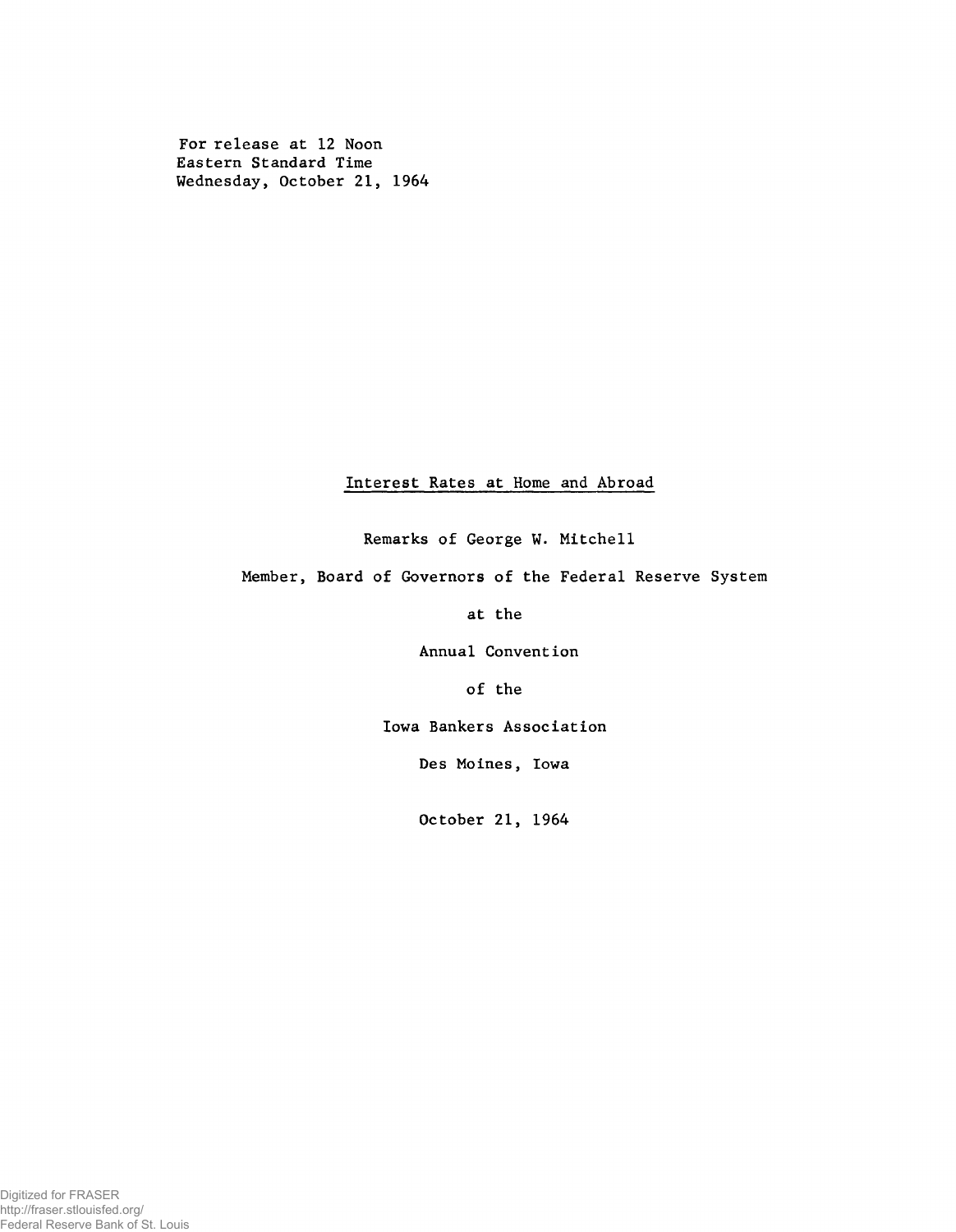## Interest Rates at Home and Abroad

My subject is monetary policy and the balance of payments.

It is fashionable, today, to express deep concern for the payments deficit, as I will, but the worried tone and troubled brow that are so often displayed may be based on a mistaken diagnosis and a misdirected prescription. One is reminded of the story of the man who sits at home in his Danish chair, sipping Scotch whiskey, wearing Italian shoes, with a German car in his garage, a Japanese camera in his closet and a Canadian bond in his safe deposit box--while complaining about the gold outflow.

Not so many years ago it probably would have been thought incongruous for anyone to address Iowa bankers on the topic "balance of payments." Des Moines is far from a seacoast or seaway and remote, as well, from the financial institutions whose expertise in foreign exchange and international finance accommodates our trade and investment abroad. And in the past only in the environment of foreign trading and finance were people thought to be interested and knowledgeable on the balance of payments. Today I choose this topic without doubts as to your interest and concern. I am confident also that you can enjoy an informed opinion on the economic policy issues involved without being swamped or intimidated by the technicalities of international financial transactions. These are not, in fact, a prerequisite to an understanding of the basic economics of trading and investment beyond the boundaries of one's own economic community.

Let me illustrate what I mean. It is not difficult to think of Iowa as a separate economic community where trading among the citizens and businesses within the State would measure lowa's self-sufficiency and trading<br> *in the State would* in the self-sufficiency and trading with outsiders would measure  $\left( \frac{m}{n}\right)$  of  $\frac{m}{n}$  and  $\frac{m}{n}$  on external trade. The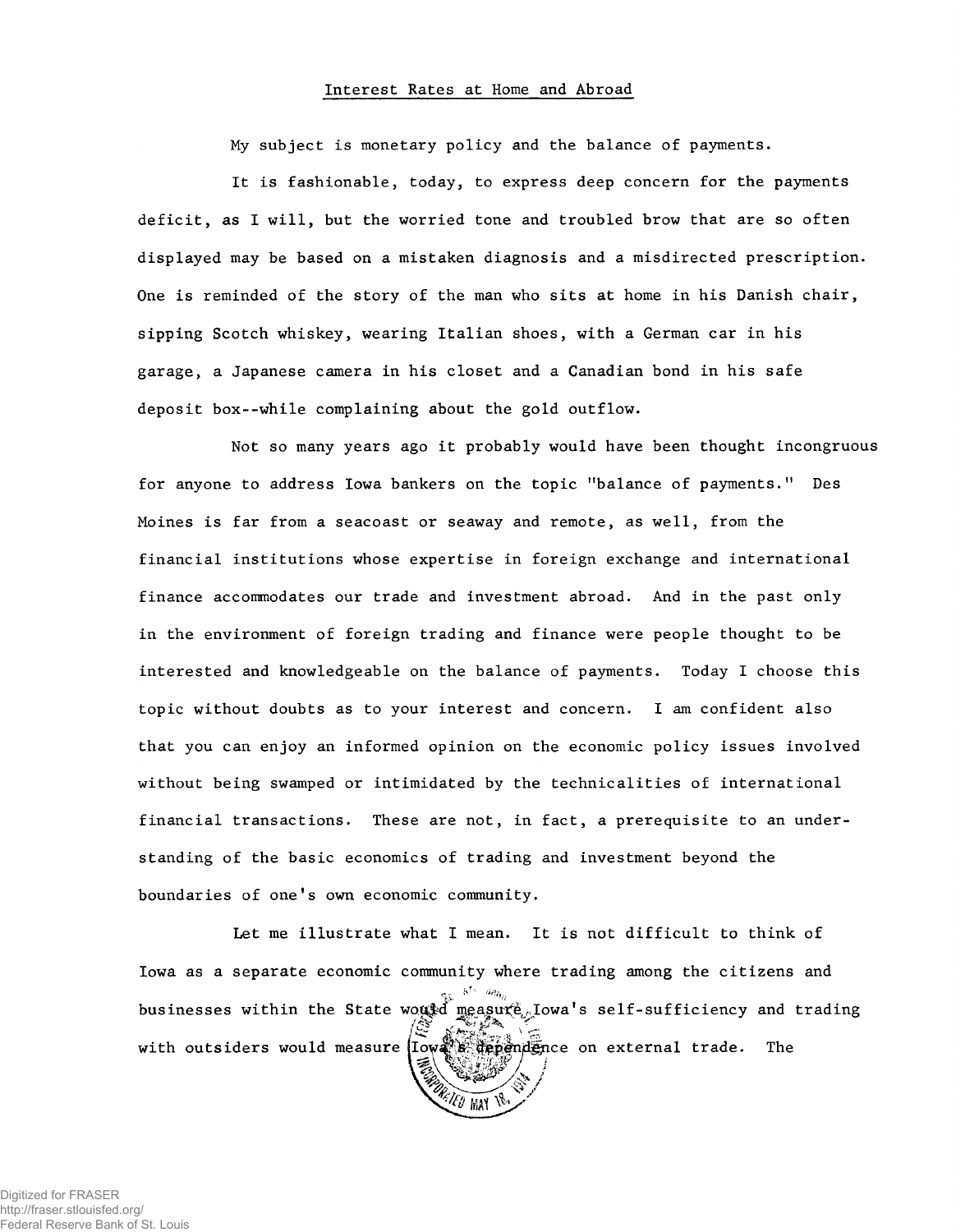situation differs only in degree when we think of the U. S. as the economic community, which is exactly what we do when we talk about international trade.

You as Iowa businessmen and bankers know that the standard of living in this State would fall sharply if Iowans were forced to be selfsufficient and consume only what could be produced within the State. Many products and services can be more economically produced elsewhere and imported into Iowa. Iowans can buy these products and services because the goods they can produce advantageously can be sold throughout the U. S. and around the world.

The balance of payments problem is one of keeping these payments for goods from the "rest of the world" roughly equal to receipts from sales to the "rest of the world." Obviously, that doesn't have to be done in such a way as to equate sales and purchases exactly for some given period. If sales (exports) are larger than purchases (imports) Iowans can build up claims on the rest of the world which they can invest or spend later on in a variety of ways. Or Iowans can borrow from the "rest of the world" if they want to spend and invest more than they obtain from the sale of Iowa products and services. This is one way in which trading transactions are converted into investment and banking transactions. But it is not the only way.

You, as Iowa bankers, know that within a given community the demand for credit and capital is seldom exactly equal to the local flow of savings from individuals and businesses. You participate daily in the process of channeling funds from areas where savings exceed local uses to areas where local opportunities for profitable investment abound relative to savings.

 $-2 -$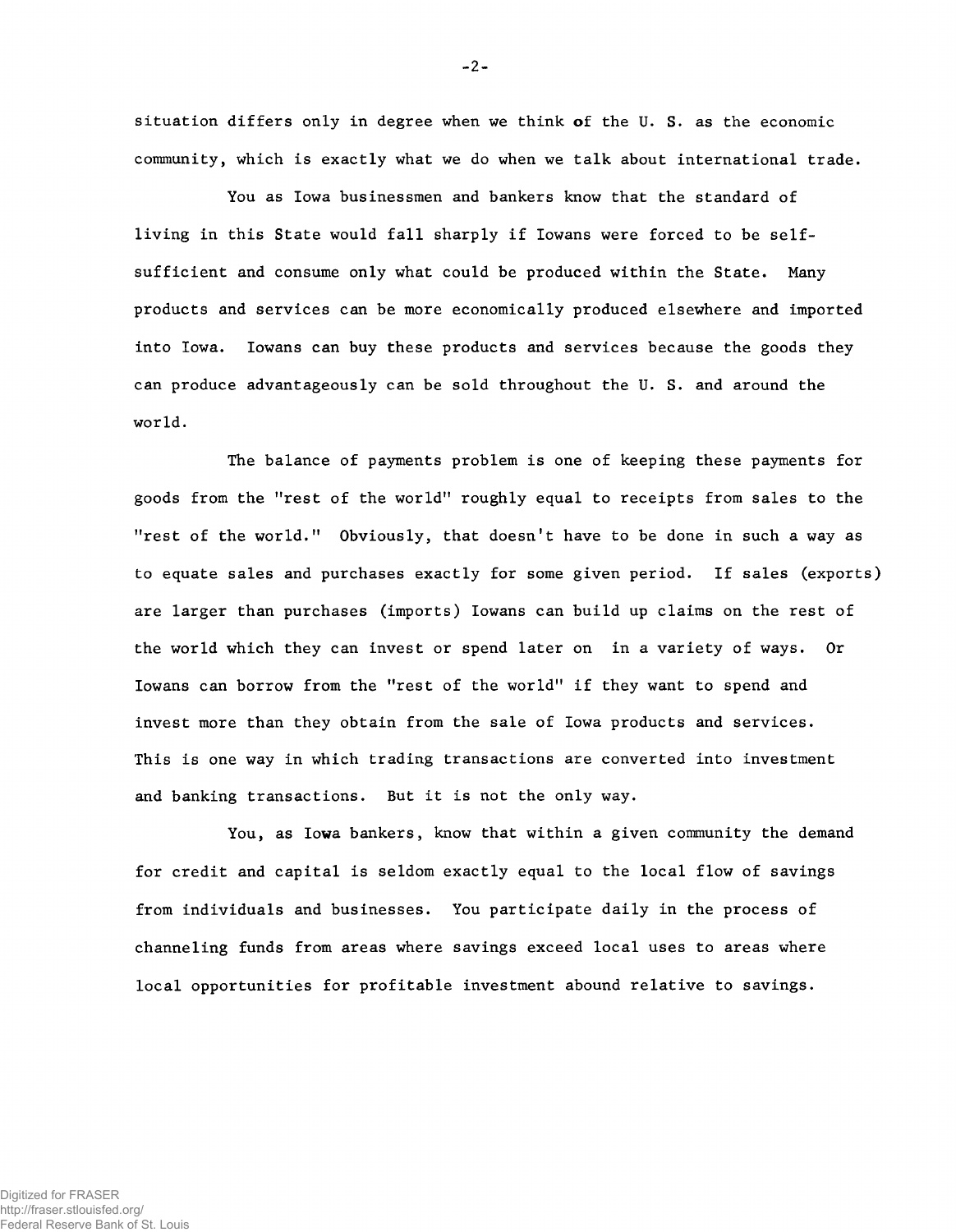Without carrying the parallel further I think you can see there is nothing in the balance of payments that is alien to your own experience as an Iowa citizen, businessman, or banker. The alien part comes in the solution to imbalances in trading and investment flows when we are speaking of the State or the Nation.

Within the U. S. no Government agency, high or low, is charged with policing the balance of payment deficits or surpluses of the country's hundreds or thousands of economic communities. Mainly, these adjustments are accomplished by the use of credit extended through financial intermediaries to businesses, governments, farmers, and individuals. Over the longer run, areas in deficit may decline in population and activity, but just as often the deficit areas are those with the greatest growth rates and bustling activity. California is a prime example of an area whose balance of payments deficit undoubtedly runs back beyond the experience of living men. Within the U. S. adjustments can take place without too much hardship because there are no restraints on labor mobility and people can move where jobs are, if jobs won't move where they are. Similarly, investors are unhampered as to where they put to work new savings and reflows from old saving. The workings of a free economic system without direction from anyone solve the balance of payments "problem."

But when we turn to the balance of payments of the Nation, hoping that normal economic functioning will provide the same automatic solution, we are disappointed. A whole host of problems arises, mainly from the fact that labor and capital resources cannot flow freely from one country to another seeking the optimum use. Moreover, the use of credit as an equilibrative mechanism is impaired by doubts as to political stability in other countries and by lack of confidence in foreign debtors' intentions to repay.

-3-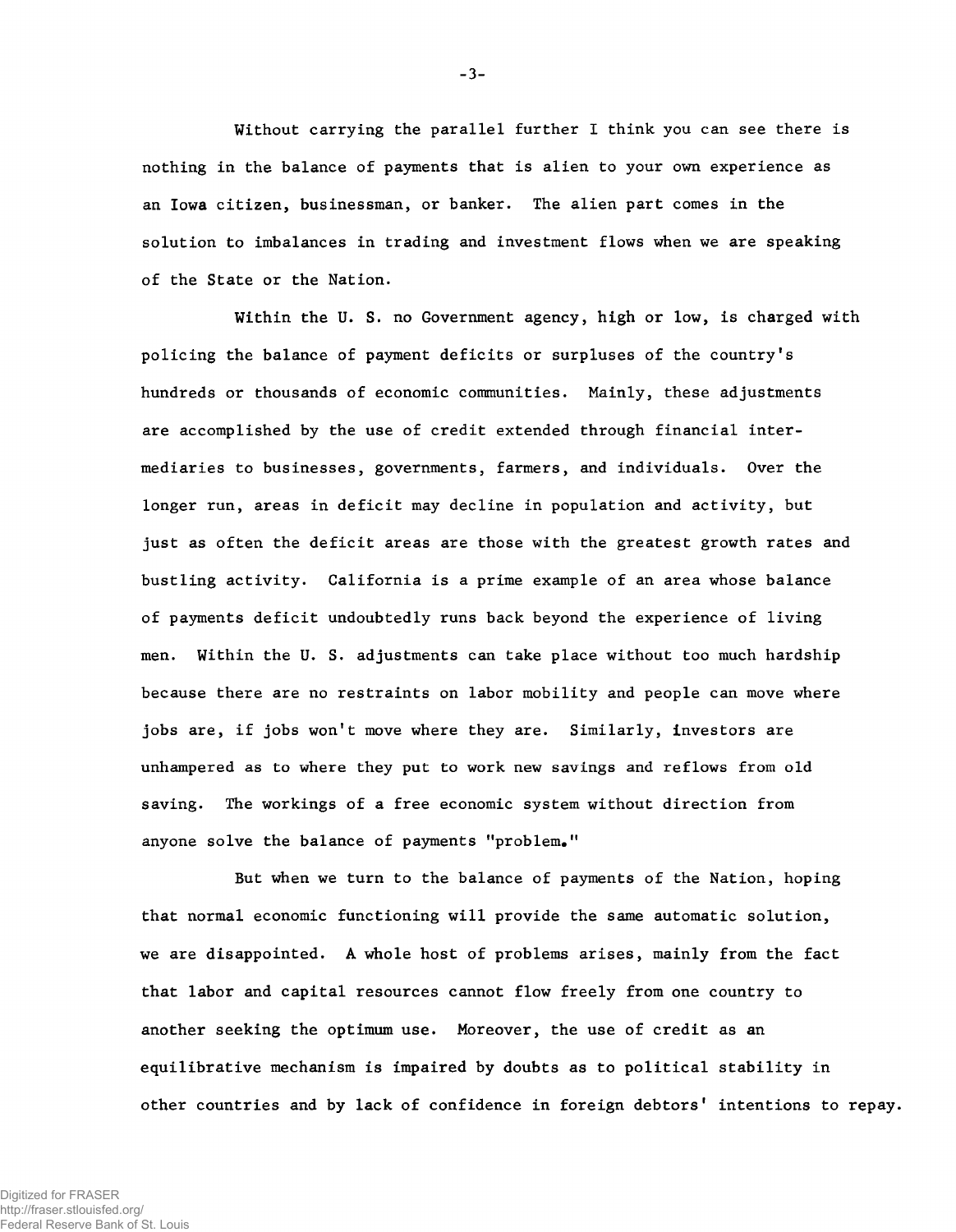Thus, in contrast to what happens within nations, imbalances among nations do not necessarily solve themselves in the best possible way. They may require government policies.

This is an important reason for addressing myself to the balance of payments here in Iowa today. Monetary policy--the actions of the Federal Reserve in influencing the money supply, bank credit, and interest rates- affects all parts of the United States. And monetary policy has, for better or worse, come to be determined in part by the U. S. balance of payments position. How much monetary policy should be influenced by the balance of payments deficit is one of the policy issues I should like to discuss.

# The State of the Economy

The major problem of the U. S. economy in the Sixties, in contrast to most of the Fifties, has been to achieve full use of our resources. Too many men and women have been unemployed and too much plant capacity has been idle. This condition has been with us, in greater or less degree, since 1957. In the last eight years we have had two recessions--one in 1957-58 and another in 1960-61. Since early 1961, economic activity has risen without a setback, although in 1962 and a good part of 1963 the expansion of output and employment was too slow--barely sufficient to absorb the additions to the labor force and to plant capacity, but not enough to reduce unemployment and idle capacity. Only in recent months has it been apparent that progress is being made in cutting down both on the rate of unemployment and on the margin of unutilized plant capacity.

Substantial credit for the faster expansion of the economy in 1964 goes to the tax cut enacted last spring. This historic fiscal policy measure, through its influence on spending and expectations, has so far been highly

-4-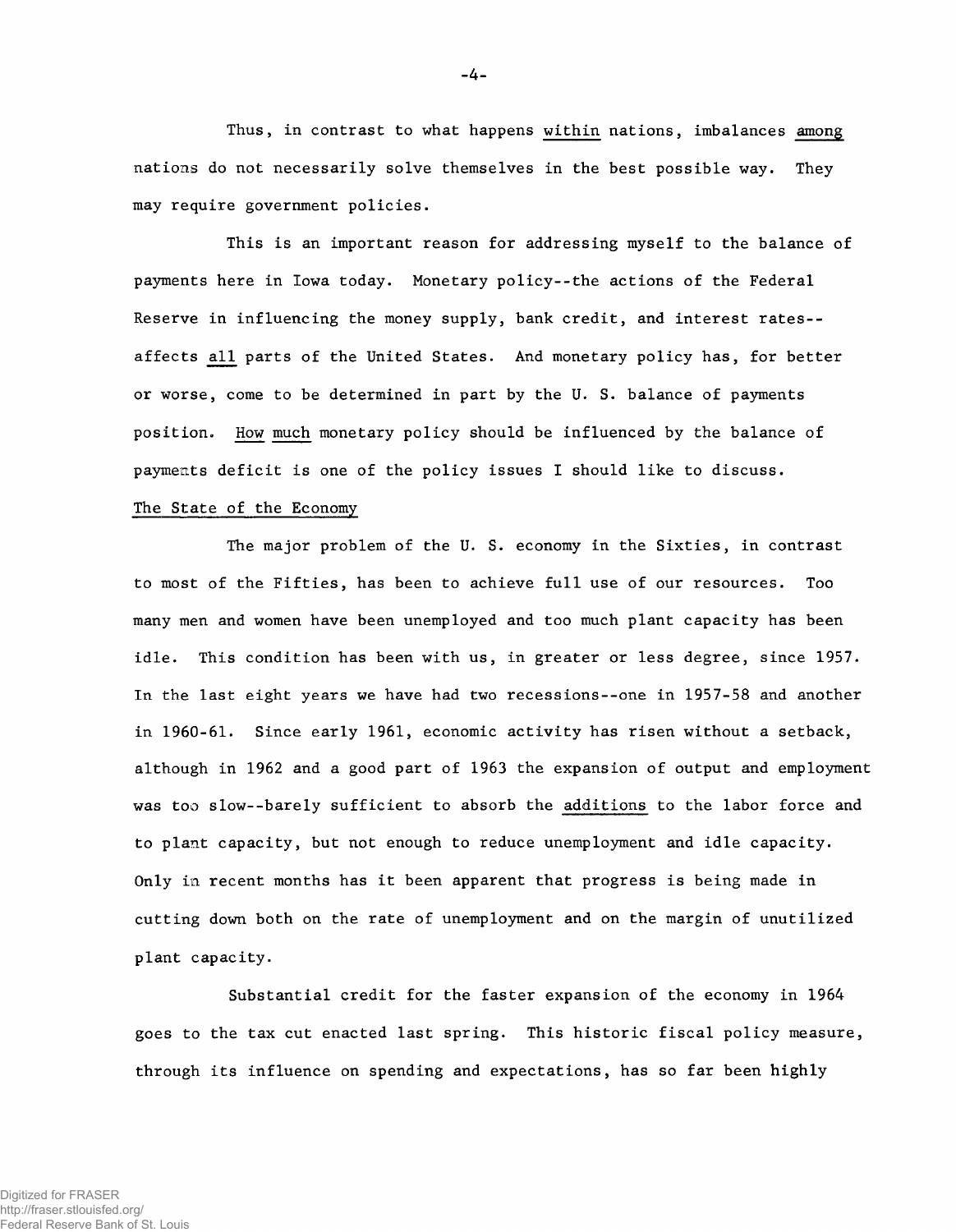successful in speeding up the rate of economic activity without generating inflationary pressures.

#### Monetary Policy in the Upswing

While the recent acceleration of the economy is attributable to fiscal policy, monetary policy can take credit for helping to maintain an uninterrupted 3-1/2 years of expansion, without the excesses of some previous upswings in our economy. Certainly monetary policy differed in 1961-64 from its performance in 1954-57 and 1958-60. Instead of a slowdown in money and credit expansion--accompanied by a rapid advance in interest rates--there has been a relatively steady growth of money and credit and a remarkable stability in long-term interest rates.

I do not offer this evidence in the spirit of a testimonial. It is not that much of a compliment to the Federal Reserve to say that it was capable of recognizing a significant change in economic conditions in the early Sixties and that it adapted its policies to that change. The fact is that a monetary policy posture like that of 1957-59 was unthinkable in the past three years, when, in contrast with the 1950's, prices were stable and unutilized capacity was persistently large. A more useful question for debate regarding monetary policy thus far in the 1960's is whether a still easier policy might not have speeded up economic expansion in 1962 and 1963--before the tax cut was enacted.

The major obstacle to an easier policy has probably been the U. S. balance of payments problem. It was feared that Federal Reserve actions to encourage a more rapid expansion of bank credit and money supply would inevitably depress short-term interest rates. This in turn would encourage funds to move abroad in quest of higher rates, thereby worsening our payments position.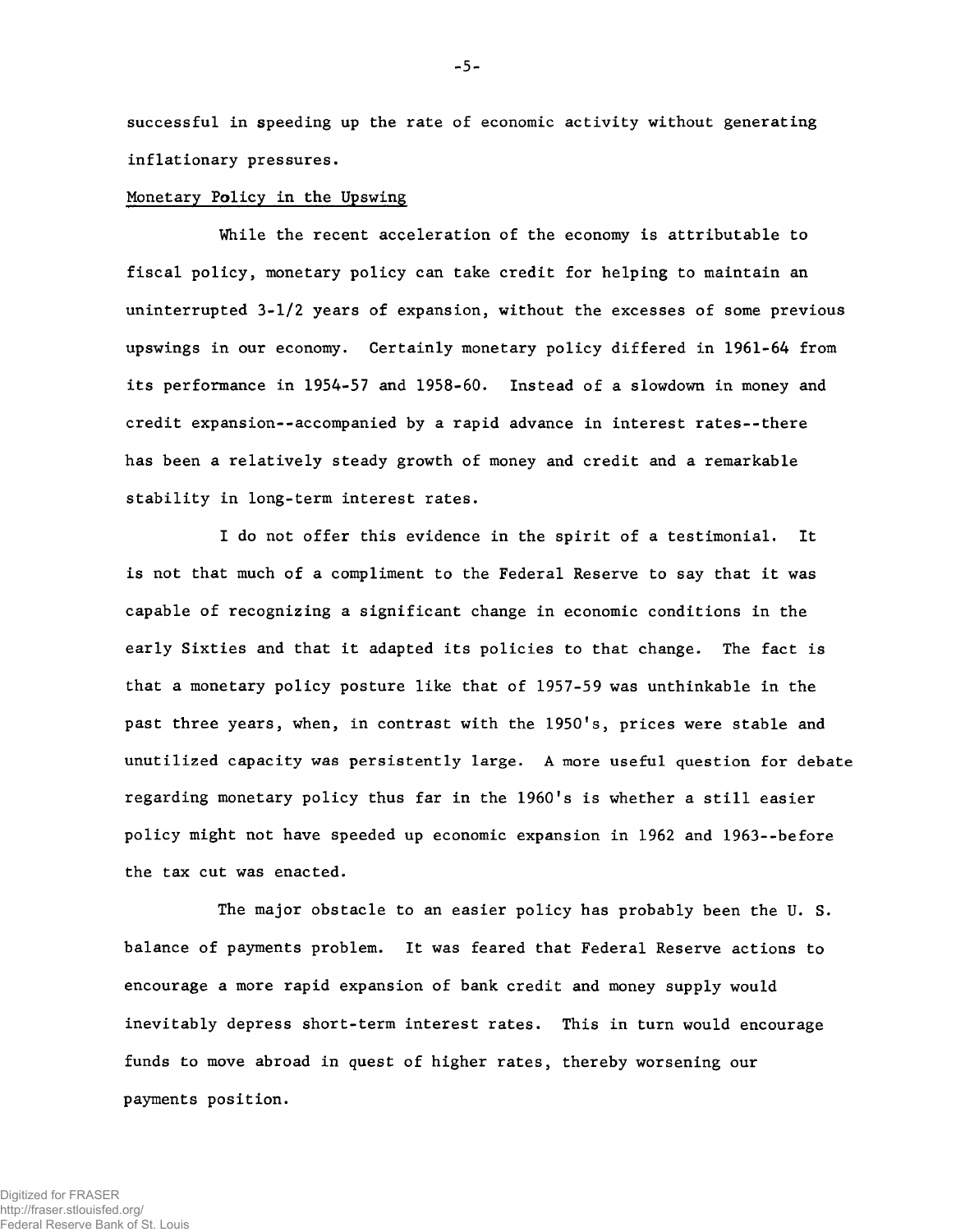Now that a more satisfactory rate of economic growth has been achieved, the question is raised whether monetary policy should not be directed even more to improving the balance of payments. Although the payments deficit this year is lower than last year, the problem is far from solved. Let us look, therefore, at the character of the balance of payments problem and ask ourselves whether a more restrictive monetary policy is the proper means to cope with it.

# The Balance of Payments Deficit $\overline{\phantom{a}^{1}}$

The first point to be made is that the U. S. balance of payments deficit is not of the traditional or classical variety and therefore does not call for the "classical medicine." We are not buying abroad more than we are selling, in reflection of an excess of purchasing power in the United States. On the contrary, our exports exceed our imports by about \$6 billion per year and this surplus has been rising. Even if aid-financed exports are excluded, our commercial accounts show a substantial excess of exports over imports. $\frac{2}{ }$ 

Equally significant is the fact that our export surplus has risen markedly in recent years. In part our favorable performance in world trade is no doubt a result of the relative stability of prices here while prices have advanced elsewhere, notably in Europe. In these circumstances it is

<sup>1/</sup> The United States leans over backward in measuring its deficit. Because the dollar is a reserve currency, we have felt it appropriate to follow a double standard in racking up our assets and liabilities. Thus an acquisition of dollars by foreigners counts as an addition to our deficit. But when Americans acquire short-term assets abroad, this does not reduce our deficit. For example, if Americans place time deposits in agencies of Canadian banks in New York and these agencies purchase U. S. Treasury bills, our deficit increases. But in what sense is the U. S. worse off as the result of such a transaction? *2/* In contrast, most of the countries of Western Europe have an import surplus, financed by earnings on services and by capital inflow.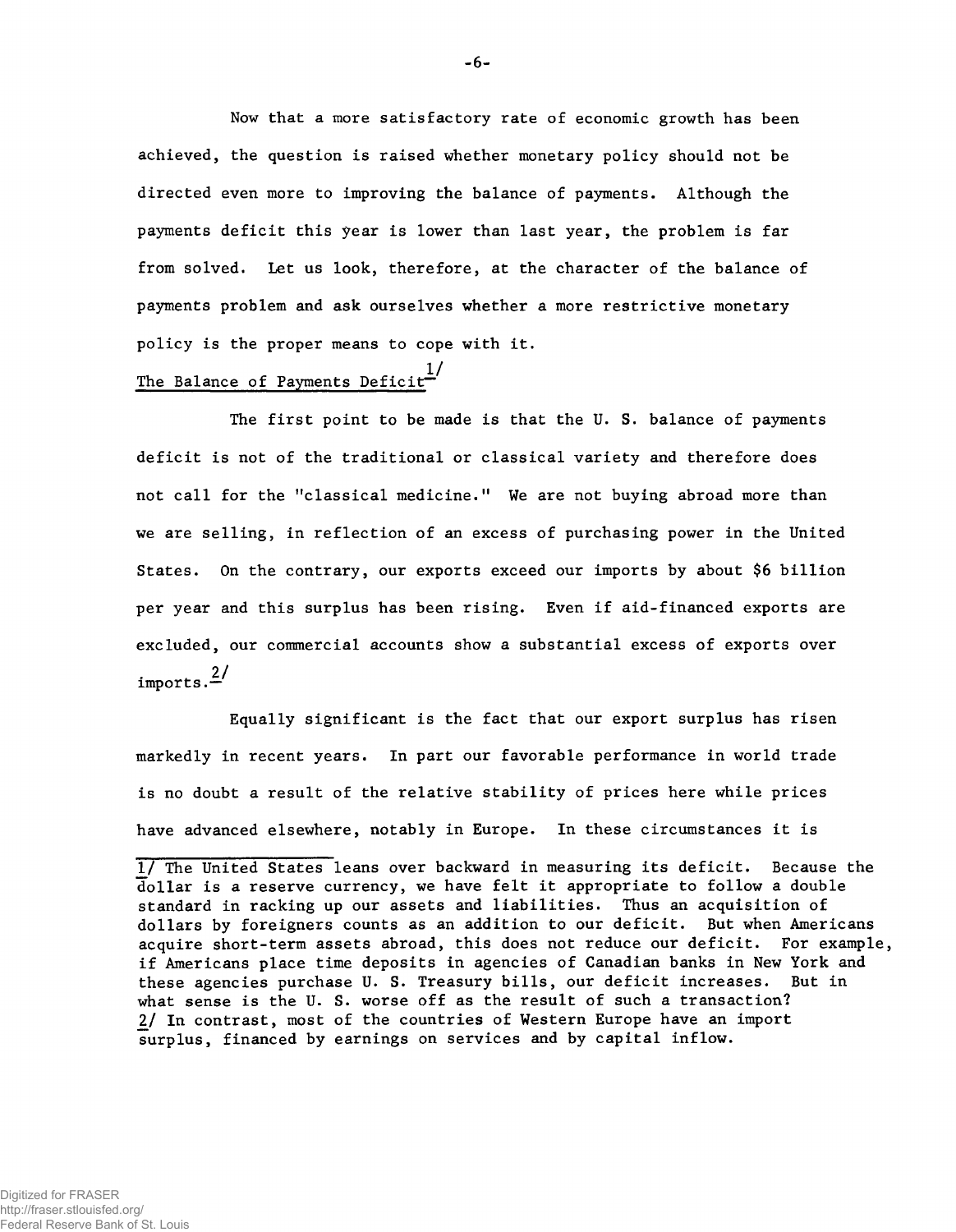reasonable to think that our international competitive position has improved. But this is a very difficult thing to measure.

Sometimes an effort is made to appraise the ability of our exports to compete in world markets by calculating the U. S. share of world exports, or of world exports of manufactured goods. This approach measures competitive positions by results; in the process it attributes all changes in relative trade position to competitive power, whereas there are in fact other important influences on shares of trade. A striking example is provided by the large growth of trade among Common Market countries in the last few years, as these countries have opened their borders to each other and increased their exports to each other at a rapid rate. Between 1959 and 1962, for example, manufactures exports of the Common Market countries to each other increased more than 70 per cent whereas total world exports of manufactures rose less than 30 per cent. Inevitably the U. S. share in the imports of each of these countries declined. This indicates not that our exports are any less competitive but that the six countries are giving preferential advantages to each others' exports.

To compensate statistically for this structural development--the integration of the European Economic Community--it is useful to disregard exports of EEC countries to each other and to compare the combined exports of these six countries to the rest of the world with U. S. exports. When this is done, we find that the U. S. share of manufactures exports--while showing a marked decline from the early postwar years--seems to have reached its low point in 1961 and begun to climb again thereafter. Such a trend is consistent with what we know about price movements in the United States and Europe in recent years.

-7-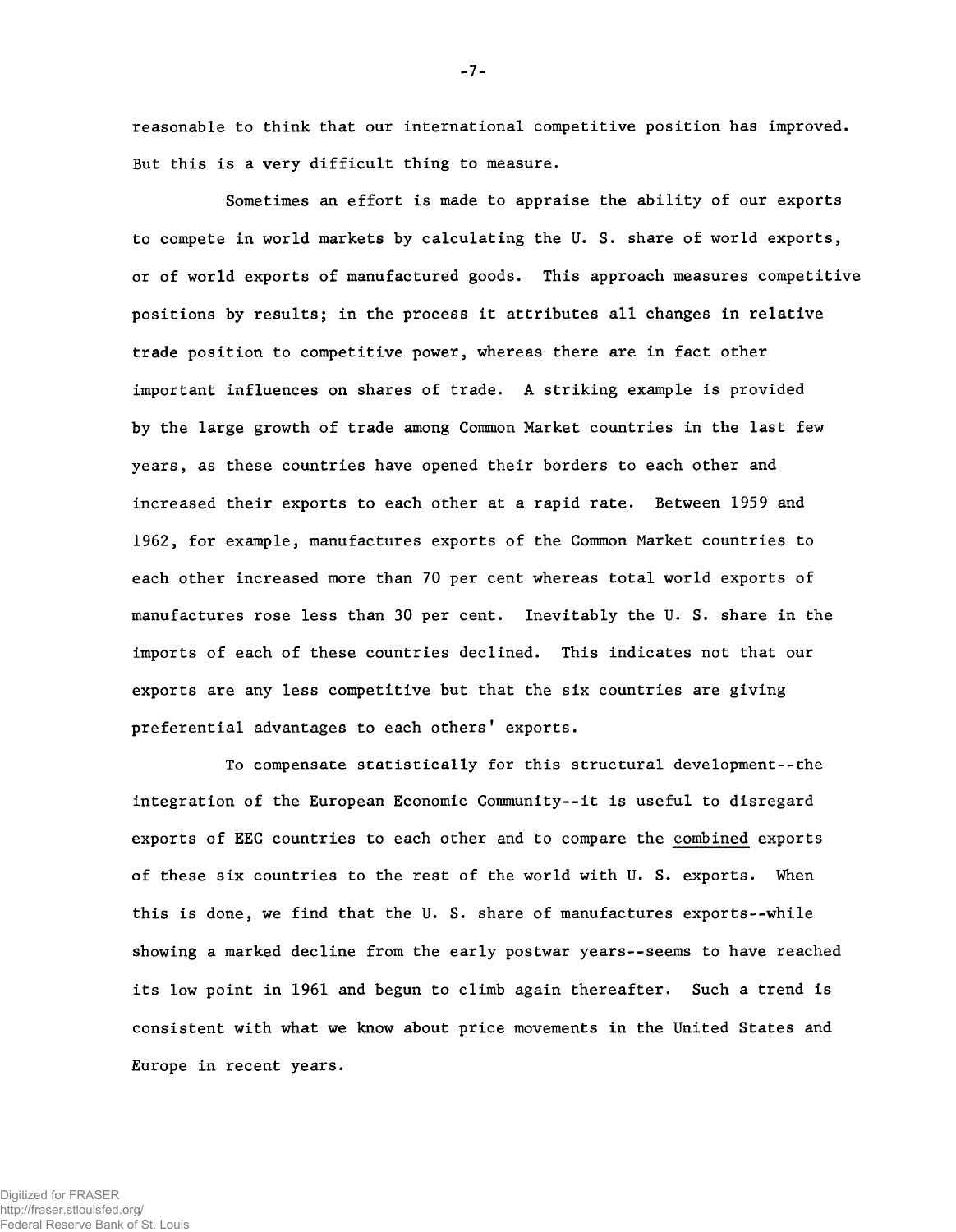It is safe to say, consequently, that this country--earning a \$6 billion export surplus and holding its own, if not enlarging its share, in world exports of manufactures--does not have the sort of balance of payments problem that requires that we either change our exchange rate or reduce our imports by slowing down our economy with a restrictive monetary policy.

with the rest of the world. What is happening is that we are transferring to the rest of the world in the form of military outlays, foreign aid, and especially private loans and equity investments a sum of dollars larger than our export surplus. The excess of dollar payments abroad accounted for by those sources is the usual measure of our deficit. Rather we find that our problem lies in our capital transactions

the foreign seller places the proceeds in a U. S. bank, it is true that our liquidity position has worsened--for we have increased our short-term liabilities along with our long-term assets. To a large extent our balance of payment problem can be described in this way. Our international balance sheet has, in fact, been strengthening, since our foreign assets have been increasing more than our liabilities. But our liquidity position has been weakening, since our short-term liabilities have been rising more than our short-term assets. This produces a problem, to the extent that foreign countries are dissatisfied with being on the other end of the process. If, for example, an American purchases a foreign 20-year bond and

A businessman knows that if he incurs short-term debt in order to increase his long-term assets he improves his position and may even be *Ut'isn* quite comfortable as long as highcroaditoxs are willing to hold his IOU's. **Example 15** finds himself in a liquidity If, however, his creditors become sestive squeeze. ORAIED MAY 18

- 8 -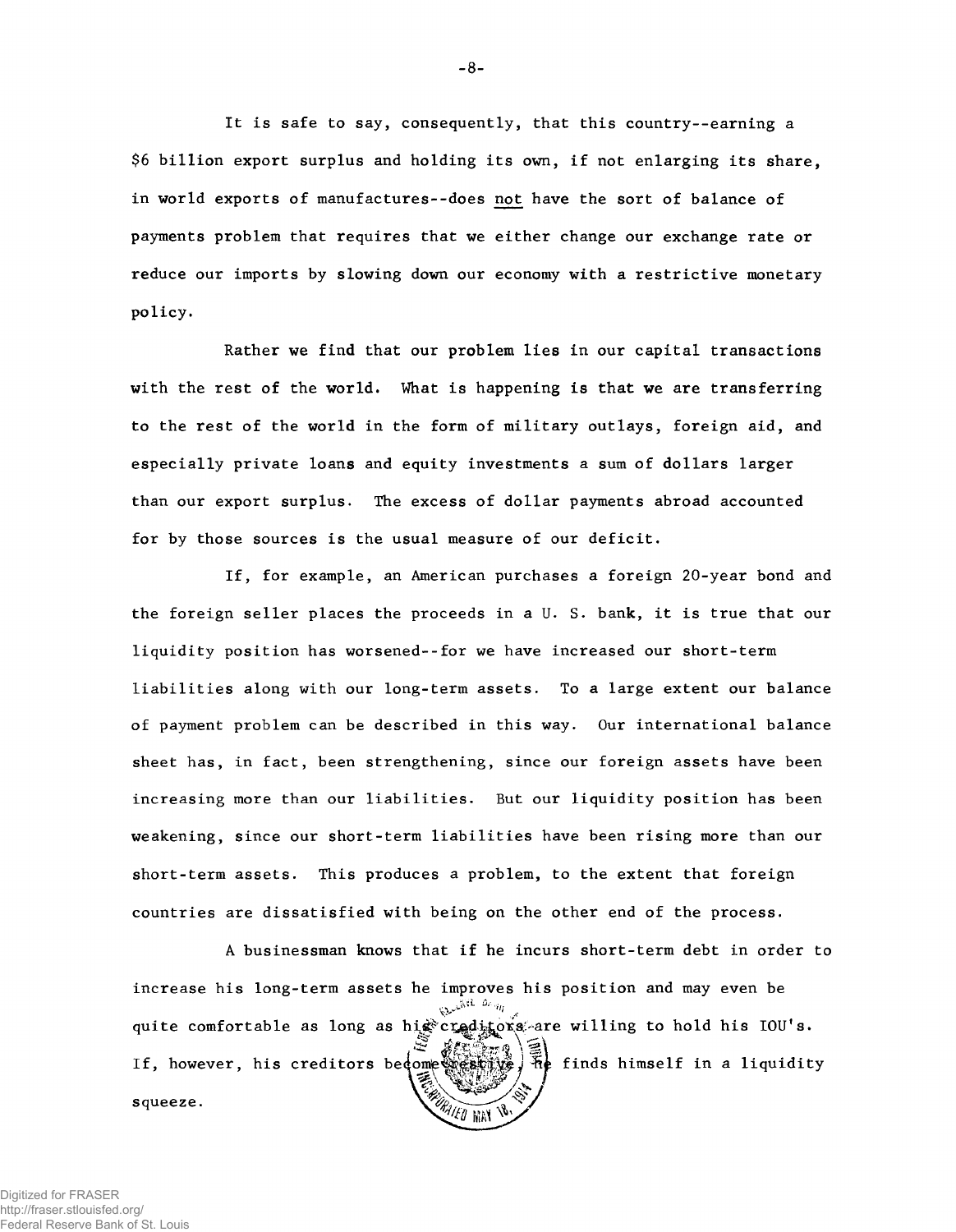Thus our problem is not that we are dissipating our resources. We are not "living beyond our means." We are, rather, lending and investing abroad in larger volume than our export surplus can support and are, therefore, increasing our short-term liabilities at a larger rate than some other countries are willing to acquire them.

## Government Expenditures Abroad and Private Capital Outflows

It is useful to dissect a little further the Government and private capital transactions that account for our balance of payments problem as I have just characterized it.

The Government share consists mainly of military expenditures abroad and foreign aid. These programs are based on broad political judgment involving the national interest and I shall not attempt to justify or explain them in detail. What is most relevant for us is that both these types of expenditure have been so managed in recent years that they generate a decreasing net flow of dollars to foreigners. Military outlays are being offset in various ways and foreign aid is being tied to U. S. exports.

If we turn to examine private capital movements, we find that there has been, since the mid-fifties, a large increase in both direct investment abroad and in loans and credits to foreigners. For this development there are various explanations.

American firms have found attractive investment opportunities abroad--in raw material supplies and in recent years in manufacturing facilities in Western Europe. Higher interest rates at home would do little to discourage such investment abroad.

Other forms in which U. S. private capital flows abroad include new issues of foreign securities in the United States, purchases of out-

-9-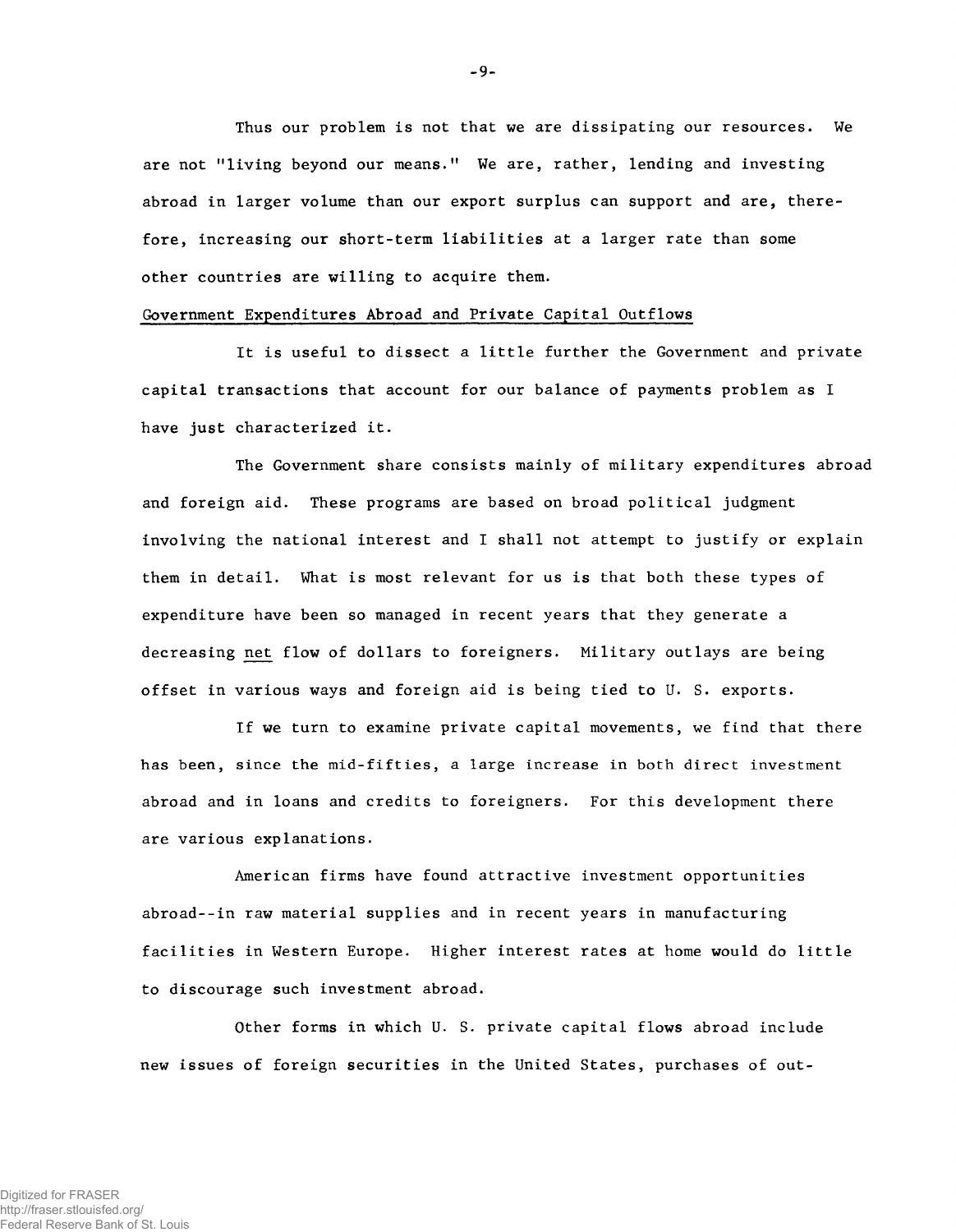standing foreign securities and money market assets by Americans, and bank loans and acceptance credits to foreigners. It is these types of outflows that have increased substantially in recent years. And because some of these flows are thought to be sensitive to interest rates--or to differentials between interest rates here and abroad, or to differences in the availability of funds here and abroad--the major controversies regarding the connection between monetary policy and the balance of payments have centered around these types of transactions.

The following questions are raised when we begin to focus on these capital movements: to what extent do they respond to differences in interest rates; what would be the cost to the domestic economy of an increase in interest rates sufficient to restrain these capital outflows; are there alternative methods of discouraging these outflows; would the alternative methods be more or less objectionable than higher interest rates?

# Factors Affecting Private Capital Outflows

Some of those who favor an increase in U. S. interest rates as a means of improving the balance of payments seem to assume that domestic borrowing and spending are quite insensitive to interest rates while international capital flows are quite responsive to interest rates. With this judgment, I disagree. The only way general monetary policy can substantially cut down on foreign loans and investment is to raise the entire structure of U. S. interest rates toward levels prevailing abroad. This would require a tightening in U. S. monetary policy--possibly a drastic tightening--with serious braking effects on the rate of domestic spending and income.

-10-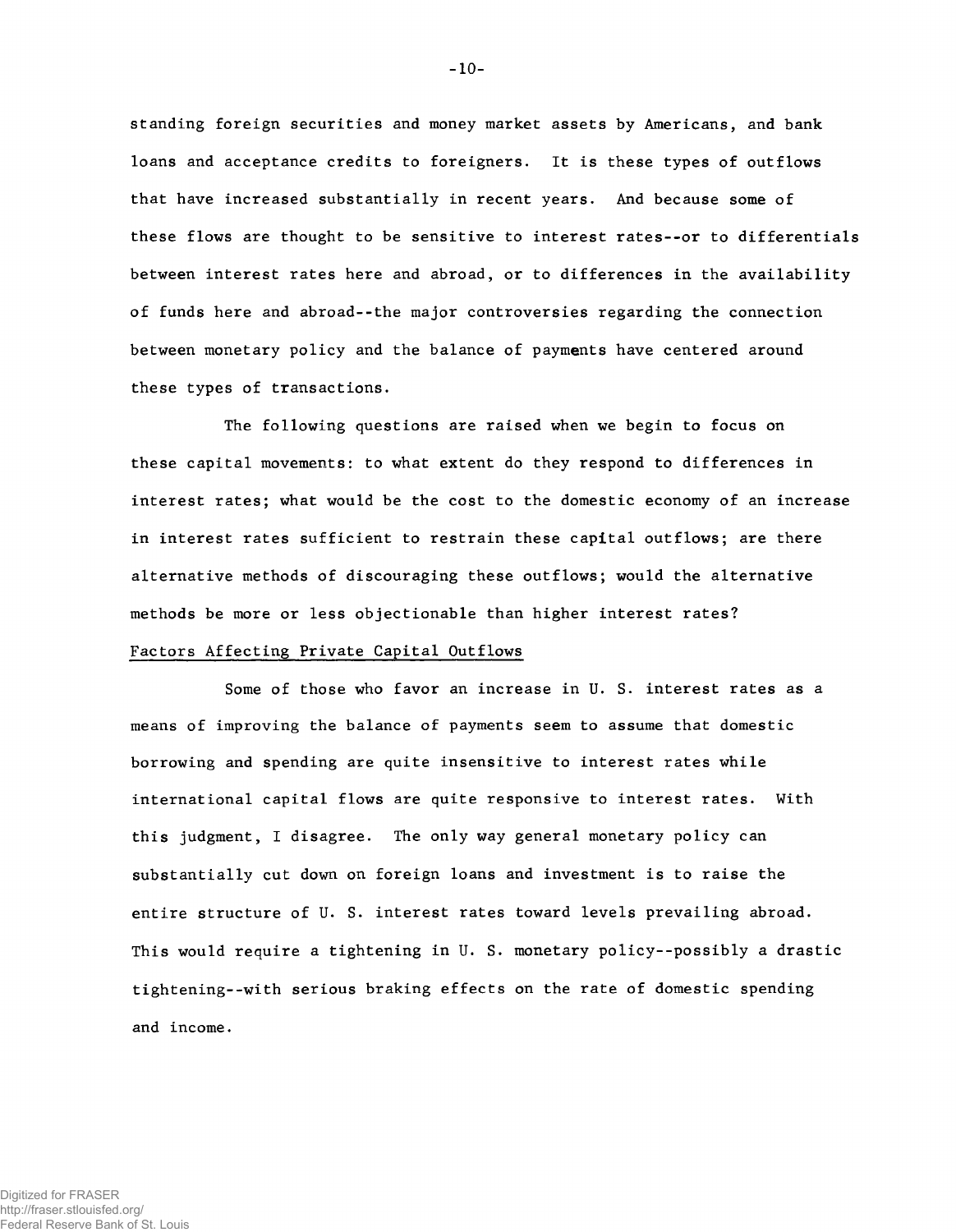If the U. S. economy were presently subject to excess demand and inflationary pressure, the story would be quite different. In that case, a monetary policy posture appropriate to domestic conditions would also help the balance of payments by discouraging capital outflows--assuming that other countries did not raise their interest rates correspondingly. But as long as there continues to be slack in the economy, a significant increase in interest rates designed to curb capital flows would have the unhappy effect of slowing down domestic expansion.

Now there are some observers who take an overly mechanistic view of our payments problem and claim that capital outflows are the result of excessive money creation, which seeps out across our borders in search of higher earnings abroad. All we need to do, according to this approach, is to cut down the extra monetary and credit expansion and the outflow of capital will be taken care of. It seems to me that this is like saying that the way to deal with a leak in a garden hose is to shut off the water.

This approach really assumes that a substantial part of foreign loans and investments by Americans are marginal--that is, they are at the bottom of the list of preferred borrowers--so that a reduction in the availability of credit and money would result mainly in less lending to foreigners, with little effect on the domestic availability of funds. I have already indicated that direct investment abroad would probably not be cut significantly--it might even increase--if money were tightened severely in the United States. And there is no reason to assume that American banks and other lenders would cut down on foreign loans first if their total lending capacity were reduced.

-11-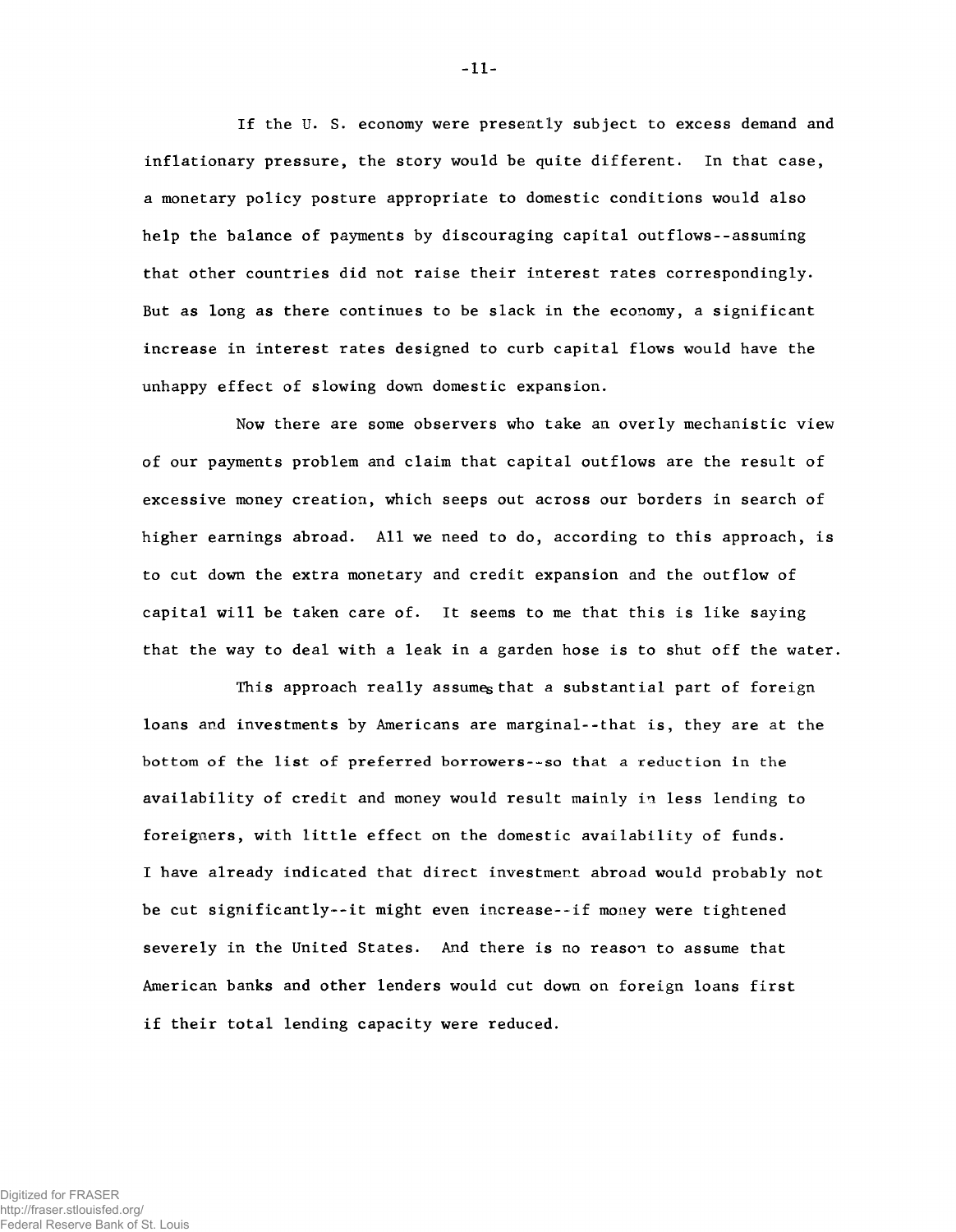Those who call for restrictive monetary policy as a means of dealing with capital outflows sometimes seem to assume, wrongly, that the United States is merely one among numerous equally-situated countries and that the push and pull of the forces acting on capital flows are similar everywhere. From this they deduce that relative changes in interest rates are the major influence on capital movements. The fact is that the U. S. capital and money markets are unique. They are the largest and most accessible in the world. By virtue of our size, our huge flow of savings, and the efficiency of our banking facilities, borrowers abroad have many incentives to seek funds in our markets and from our banks. Often they tap our markets not because they need dollars as foreign exchange but as a means of circumventing credit restrictions in their own countries. And, let us remember, the freedom to borrow in our markets is not matched by similar freedom in other industrial countries. In Europe and Japan, either governmental restrictions or exceedingly high interest rates prevent the free movement of money and capital and lead to a concentration of world-wide borrowing demands on the U. S. markets.

It was in reaction to this asymmetrical situation, which induced a flood of foreign security issues in New York in 1962 and 1963, that President Kennedy proposed the interest equalization tax in July 1963. This tax on American purchases of foreign securities has been quite effective- and was so even before its enactment--in raising the cost of foreign longterm borrowing here without raising long-term interest rates to domestic borrowers.

This tax seems to me a useful example of the selective approach to our capital outflow problem. It is impersonal, avoiding direct rationing, and relying instead on the price system. But, most important, it fits the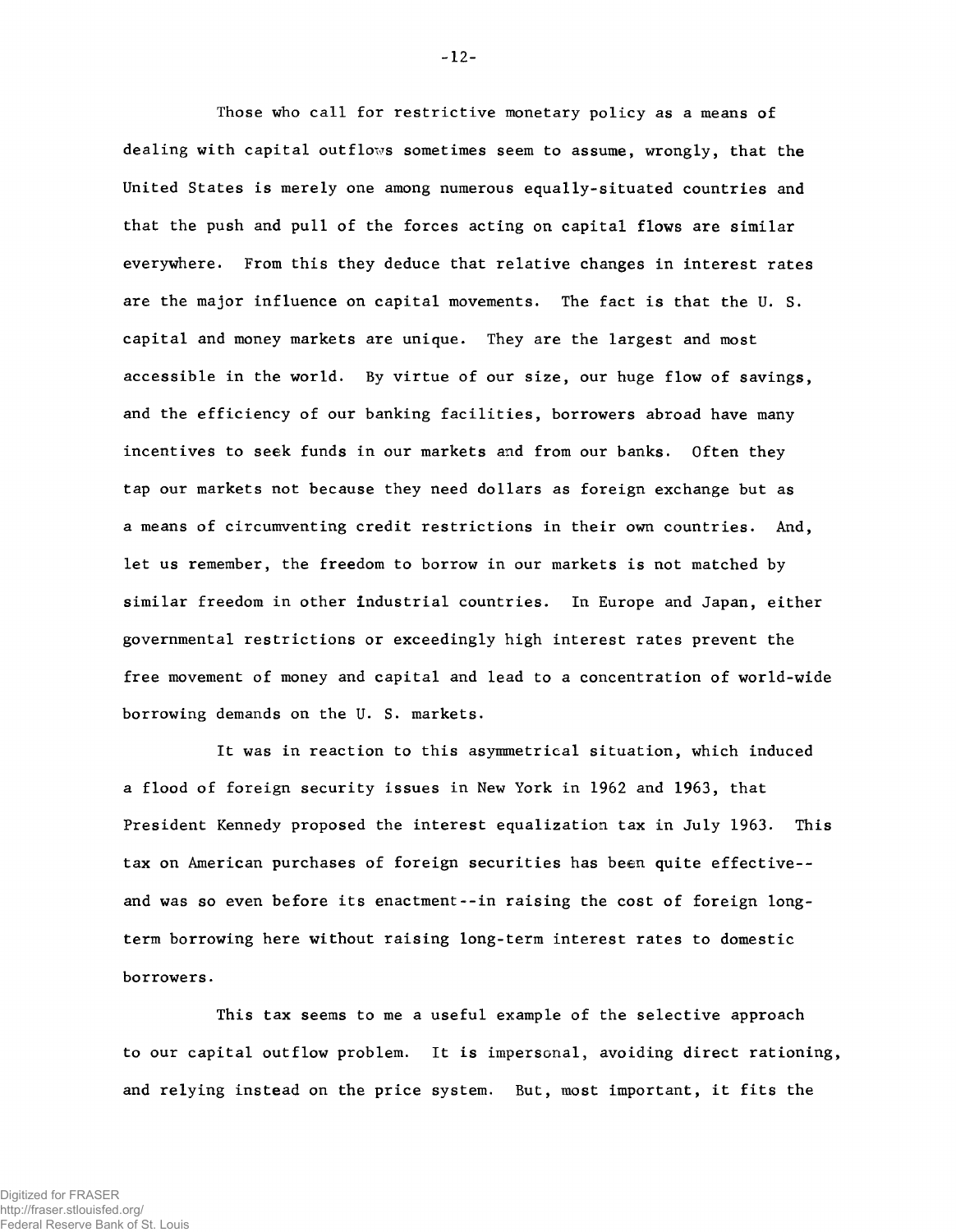prescription to the disease; it doesn't amputate the leg because an ankle is dislocated. And, it should be noted, the tax applies only to U. S. purchases of securities of industrial countries. It does not discourage the flow of U. S. capital to those areas--the less developed countries- that are in real need of productive capital from abroad.

The success of this tax should now lead us to explore similar techniques for discouraging, as and when necessary, other forms of capital outflow to industrial countries. We do not want to discourage free capital movements as a long run policy. On the contrary. Moreover, it is most appropriate that an advanced industrial country like the United States- and like countries in Europe--should export capital to developing nations. Capital movements among industrial countries also serve fruitful purposes. But capital movements can at times be perverse--aggravating rather than contributing to international balance. When this happens the continuation of completely unhampered capital flows may impose a very high cost--namely, unduly restrictive policies that discourage economic expansion. This is why we need to have at hand acceptable devices, like the interest equalization tax, to reduce such flows when they threaten to force upon the United States a monetary policy inimical to the healthy expansion of its economy.

Meanwhile, it is to be hoped that other industrial countries will take measures, as urged by Secretary Dillon, to develop their own capital markets, so as to reduce the asymmetry I have referred to. Better developed, more accessible, and lower cost capital markets in Europe would make it possible for these countries to supply their own domestic capital needs, as is called for by the stage of advancement they have attained. It would

**-** 13**-**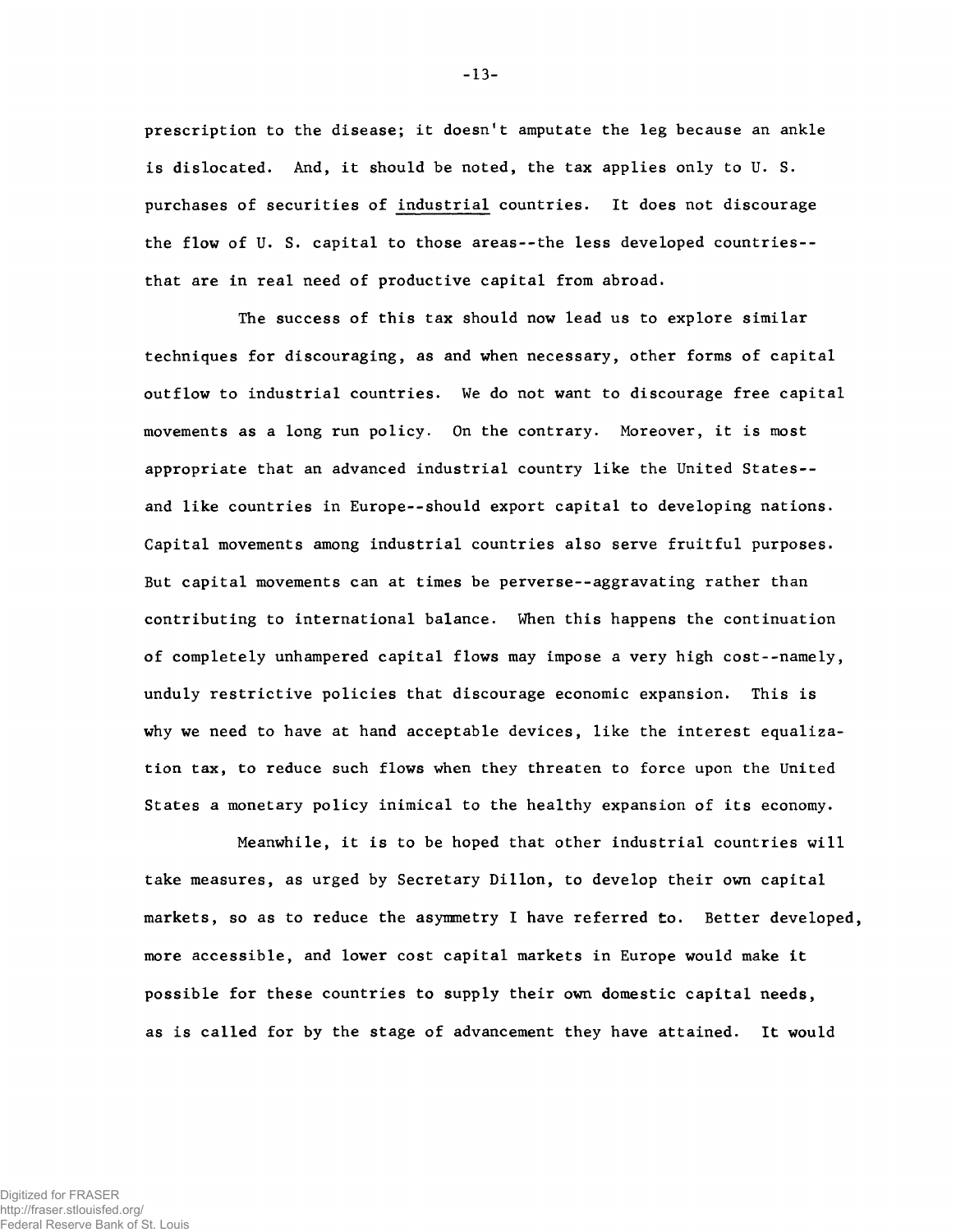also, and this is equally important, provide a means for other industrial countries to increase their export of much needed capital to semi-industrial and less developed countries.

### Concluding Remarks

I hope it is clear that what I am preaching is not economic isolationism. I recognize the important and reciprocal relationship between the United States and the rest of the world. And, though I believe we could improve, analytically, our way of looking at the balance of payments deficit, obviously a payments problem remains.

Furthermore, I agree with those who would attack the problem with monetary policy to the extent they imply that the correction must come mainly in the capital accounts. But to discourage capital outflows by raising the entire structure of U. S. interest rates--and they would have to be raised substantially to solve the problem--at a time when we are still a considerable distance from full use of our resources seems to me to be unwise policy. The cost in terms of domestic output, income, and employment would outweigh the benefits in terms of better-balanced international accounts.

For these reasons, therefore, further exploration of the potentiality for selective approaches to regulating capital flows is very much in order. These techniques, like the interest equalization tax, would be available, when needed, to reduce the incentive for such outflows. This is precisely the purpose of those who would accomplish it through monetary policy. The advantage of selective approaches is that they would permit us to follow, as appropriate, a monetary policy conducive to high and growing output and stable prices at home.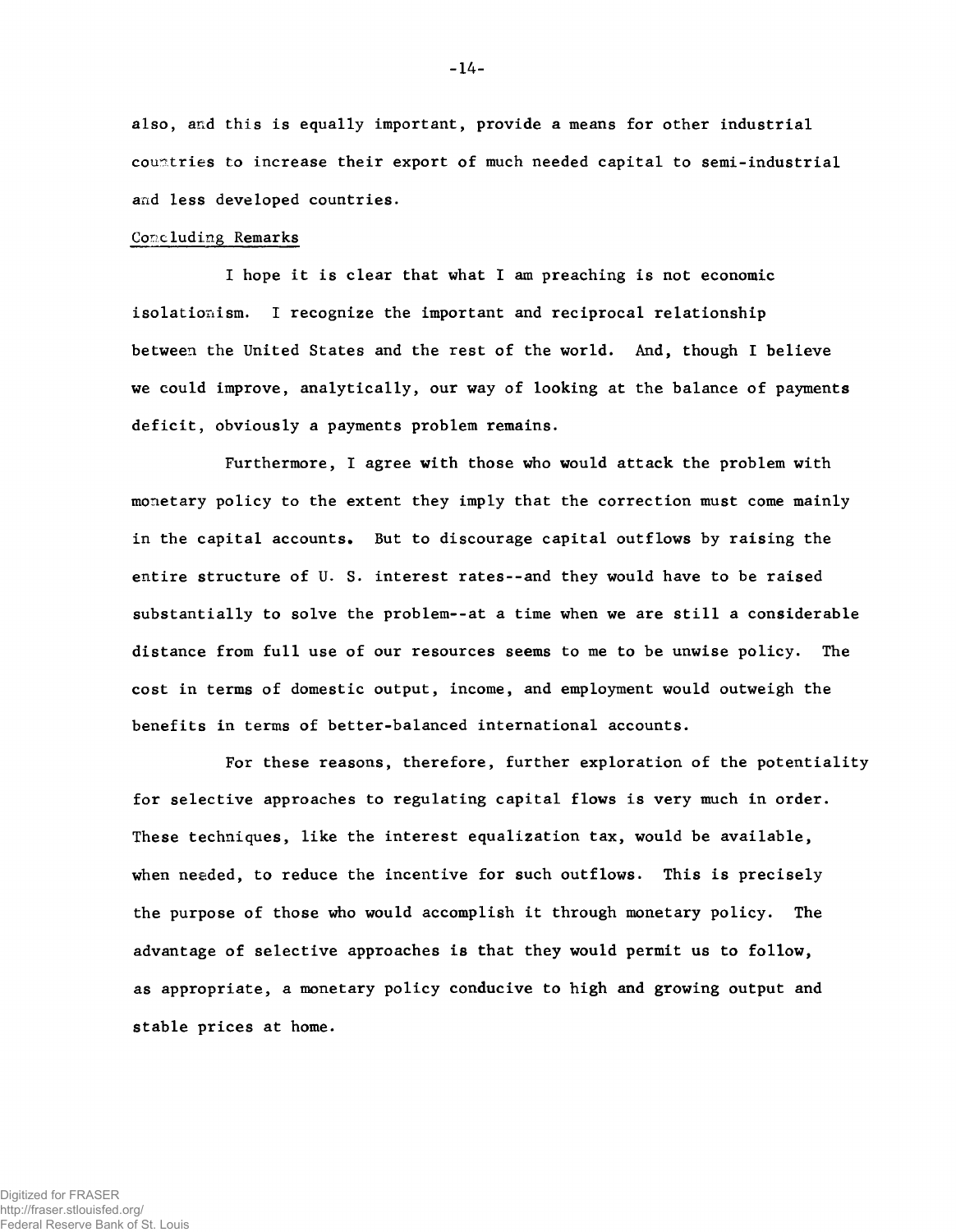Controversial issues often lead to an appeal to "look at the facts." It isn't always easy to get at the relevant facts and just any facts won't do. Data on the balance of payments are more elusive than most, partly because their policy conditioning function is not more clearly defined.

Let me end, as I began, with a reference to the Iowa economic community. If we turn back to that parallel we need to keep two facts in mind. The first essential fact should tell us whether we are buying more goods and services from outside our community than we are able to sell to outsiders. Here we get a clear answer; our sales exceed our purchases by about 25 per cent--a very sizable surplus. But this bare fact needs some qualification--a substantial part of this surplus arises from the fact that much of our foreign economic and military aid is extended in kind, directly or indirectly, and this swells our export surplus--i.e., the surplus in our trading position is larger by virtue of our tied aid program. But our best estimates--and they are of necessity estimates--indicate that we would still enjoy a substantial trading surplus without tied aid. And that surplus means we are not "living beyond our means."

The second essential is comparable to a question that you as an Iowa banker might ask a businessman with respect to his balance sheet. Knowing that his receipts are larger than his disbursements you want to know what he is doing with the retained earnings and what he may be doing to expand the scope of his operations. If we look at the analogous data on the U. S. international position we would see that in the past four years we have invested on a long-term basis an average of \$4-1/2 billion annually abroad. This means that we are plowing our earnings into an expansion of our

**-** 15**-**